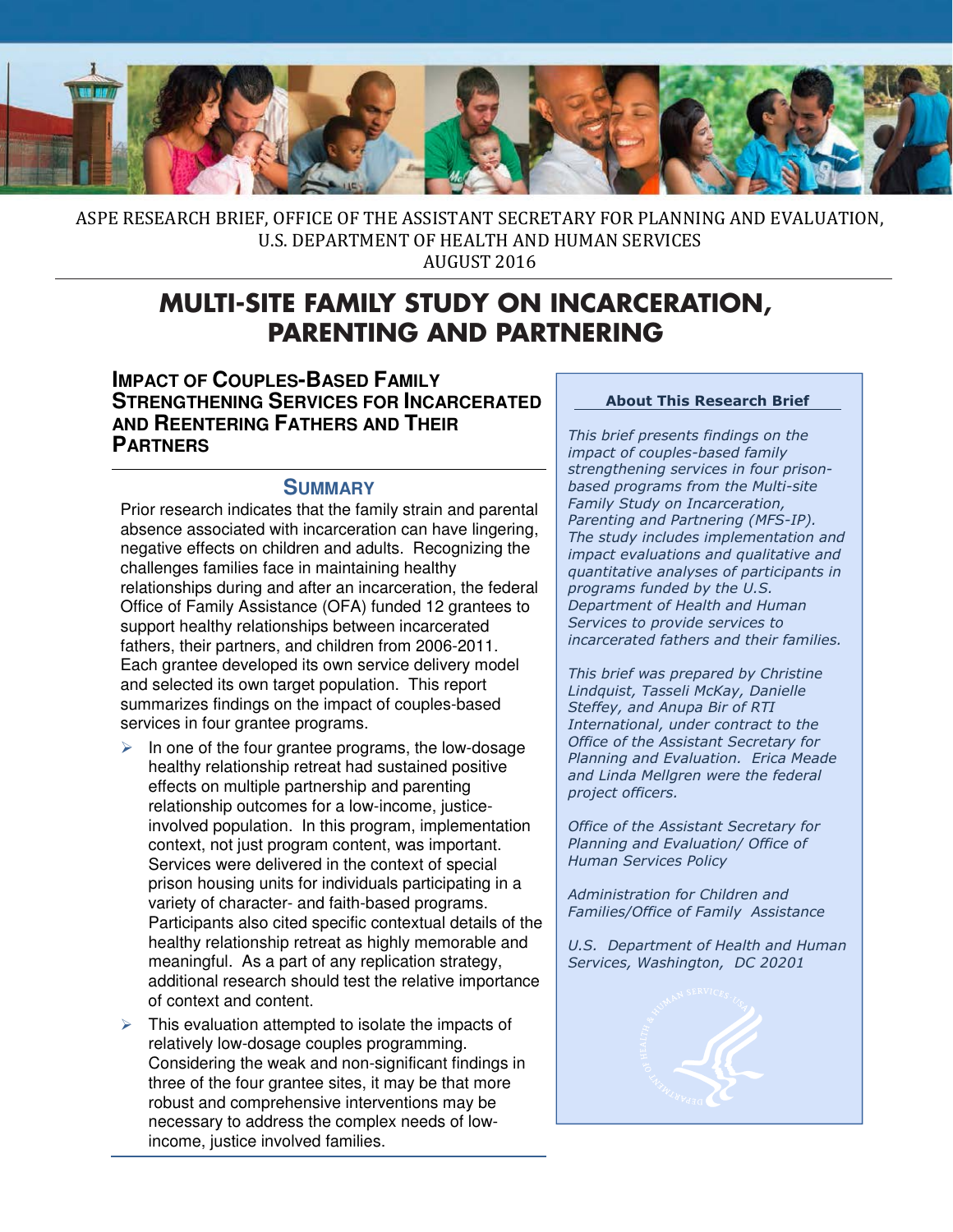## **BACKGROUND**

 As part of its efforts to foster family economic security and stability, from 2006-2011 the Office of Family Assistance (OFA) within the federal Department of Health and Human Services (HHS), Administration for Children and Families (ACF) funded family strengthening programs for incarcerated and reentering men and their families. As "first generation" demonstration grantees serving families affected by incarceration, these programs aimed to support healthy, stable couple relationships; positive parenting; and family economic well-being among the men, their partners, and children. This research brief presents study findings on the impact of the couples-based components of these programs and discusses implications for policy, programs, and future research.

## **INCARCERATION, REENTRY, AND THE FAMILY: CHALLENGES AND OPPORTUNITIES**

 Incarceration presents serious challenges in the family lives of justice- involved persons. The incarceration of a family member often compounds other forms of disadvantage, such as those associated with living in poverty (Murphey & Cooper, 2015; Wildeman, 2009). Parental incarceration also increases children's risk of living in poverty or experiencing household instability (Phillips et al., 2006). These risks are borne disproportionately by families of color, particularly African American families (Wildeman, 2009).

 Research suggests that supporting healthy family relationships could facilitate successful reentry into the



American families (Wildeman, 2009). Above: Participants in a family strengthening program run by the Indiana Department of Correction attend a relationship education class. (Photo courtesy of the Indiana Department of Correction, with expressed permission from the program participants pictured.)

 community after incarceration. Various forms of support have shown promise in preliminary intervention studies, including family-friendly visitation accommodations, group parenting and relationship education classes, and assistance in maintaining contact with family members during incarceration (MacDonald & Kelly, 1980; Minnesota Department of Corrections, 2011; Eddy, Martinez, & Burraston, 2013; Dunn & Arbuckle, 2002; Einhorn et al., 2008).

# **SUPPORTING FAMILIES AFFECTED BY INCARCERATION**

 To help strengthen families affected by incarceration, OFA funded services to support healthy relationships and responsible fatherhood in heterosexual couples in which the male partner was incarcerated or recently released from incarceration. Building on other OFA-funded family strengthening initiatives, including Building Strong Families (BSF), Supporting Healthy Marriage (SHM), and the Community Healthy Marriage Initiative (CHMI), this initiative aimed to support healthier, more stable family relationships. However, it differed from earlier efforts in its focus on couples affected by involvement with the criminal justice system, in the need to offer family relationship supports with relevance to both prison and community settings, and in its emphasis on supporting healthy couple relationships and fatherhood.

From 2006-2011, grantees in 12 sites served justice-involved fathers<sup>1</sup>, their committed partners, and in some sites, their children. Program models implemented by these pioneering grantees

 $\overline{a}$ 1 The terms "father" and "mother" are used in the remainder of the report even though a small number of study participants were not parents.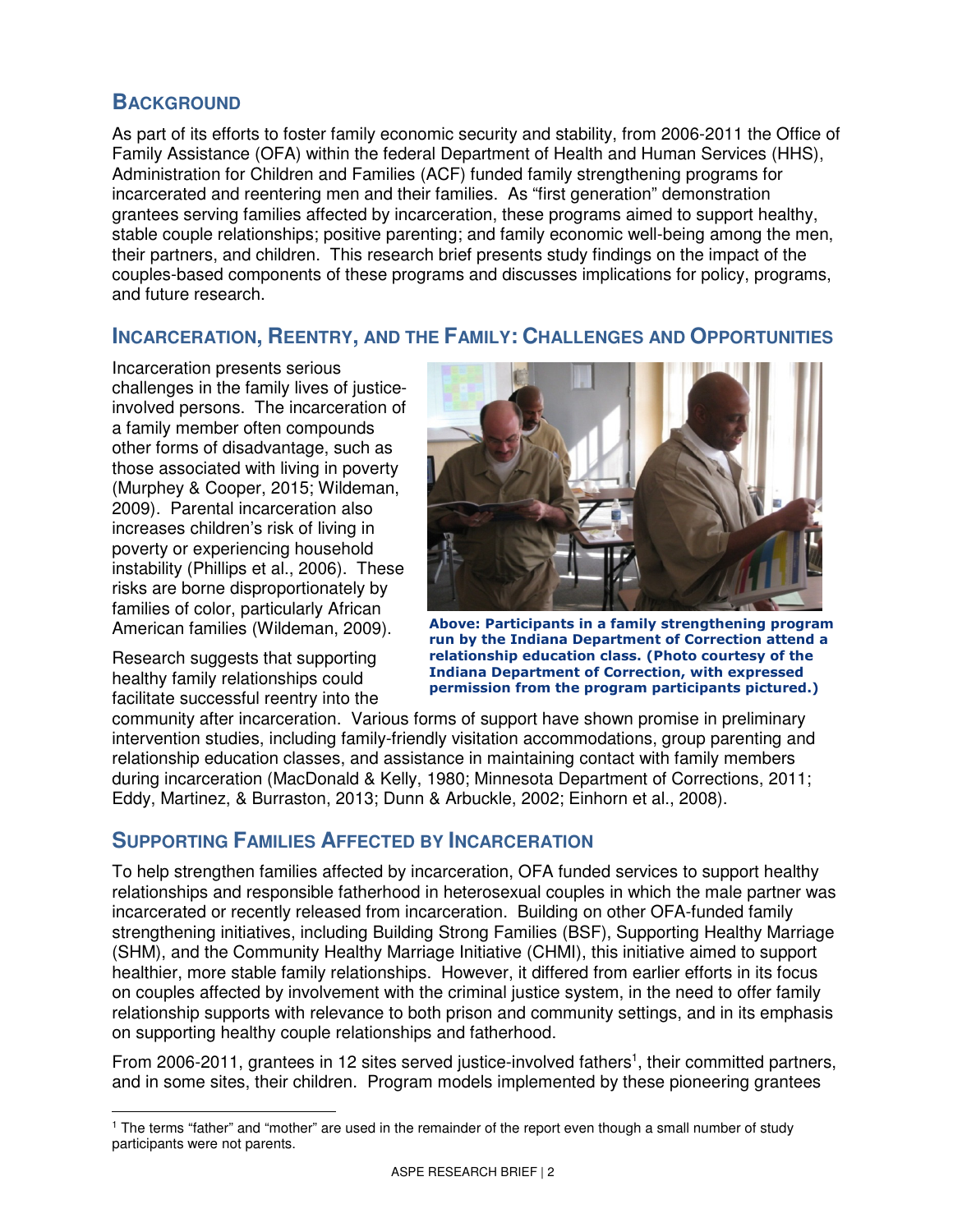varied in their emphasis; the grantees were not required to adhere to an established program model, as program models and "best practices" in this area were and are still emerging.

 The Multi-site Family Study on Incarceration, Parenting and Partnering (MFS-IP) documented program implementation in all 12 sites, and assessed the impact of couples-based program components in four of those sites: the Indiana Department of Correction, the RIDGE Project (Ohio), the New Jersey Department of Corrections, and the Osborne Association (New York). The impact findings presented in this report convey the effectiveness of the site- specific couples-based programming that was the focus of the impact evaluation. Grantees provided other services, including parenting and other family strengthening and reentry services, which were available to any eligible individual in the facility and were not evaluated in the impact evaluation. Many of the outcomes measured in the evaluation were not directly targeted by the couple-based component that was evaluated. However, past research has shown that having strong pro-social networks can influence important post-release outcomes such as recidivism and substance use (Visher et al., 2004; Bales & Mears, 2008; Barrick, Lattimore, & Visher, 2014; Cochran, 2014).

 Key highlights of the MFS-IP study and methodology are summarized in this report. More detailed information about the impact study methodology and results, can be found on the HHS ASPE website: http://aspe.hhs.gov/basic-

report/evaluation-marriage-and-familystrengthening-grants-incarcerated-andreentering-fathers-and-their-partners.

#### **Second and Third Generation OFA Programs for Formerly Incarcerated Fathers**

 Since the completion of the grants included as a part of this study, OFA has funded additional grantees to provide responsible fatherhood services for soon-to- be released and recently released fathers to strengthen families and promote the economic and social well-being of children, individuals, and communities. Second generation grantees operated from FY 2012 through FY 2015 under the Community- Reentry Pilot Projects. Similar to the first generation grantees, the subsequent initiative focused on providing healthy marriage, responsible parenting, and economic stability activities for formerly incarcerated parents and their families. However, whereas the first set of grantees tended to focus on the delivery of healthy relationship services, economic stability services were a major emphasis among the second generation grantees. The Ex-Prisoner Reentry Pilot Projects provided job skills and job readiness training pre-release, with post-release activities including assistance finding transitional jobs and permanent employment; provision of and assistance with public housing; help securing public benefits; legal assistance; GED-preparation assistance and tuition assistance and reimbursement; vocational school training; cognitive behavioral therapy; and assistance obtaining small business loans and individual development accounts. An implementation study was conducted on these pilot programs (Fontaine et al., 2015). Using the comprehensive services model developed under the Ex-Prisoner Reentry Pilots, five Responsible Fatherhood Opportunities for Reentry and Mobility grants--the third generation of re-entry grantees--were funded in September of FY 2015. These grantees are still in their initial implementation phase and are projected to operate through FY 2020. Centered Responsible Fatherhood Ex-Prisoner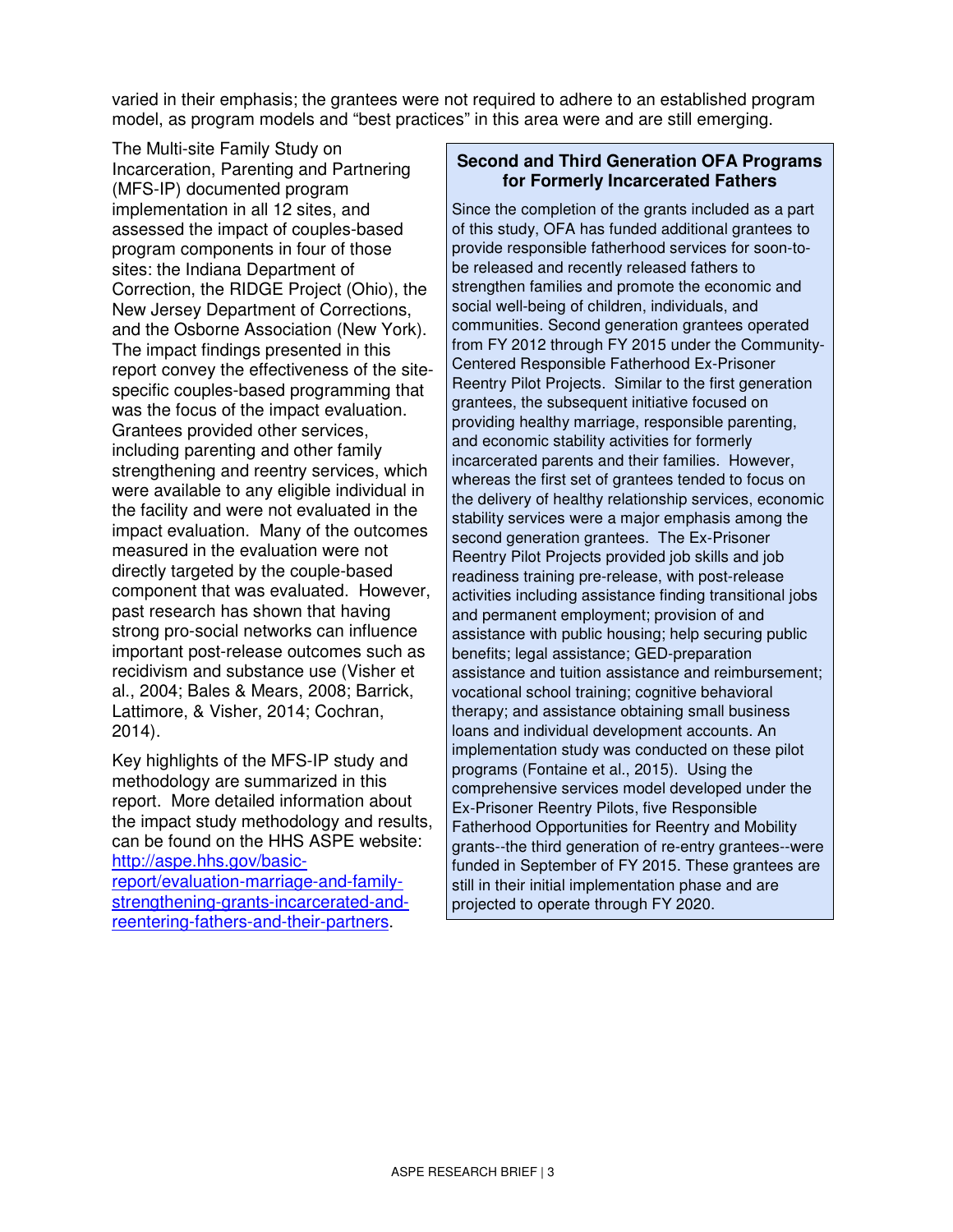#### **MFS-IP Impact Study Design**

 The impact evaluation was designed to assess whether the different couples-based program components delivered in each of the four MFS-IP impact sites succeeded in fostering healthy relationships, strengthening families, and easing community reentry. The prison-based nature of these programs and the demonstration sites' relative freedom in designing site-specific program approaches required the development of site-specific impact study designs. The evaluation used a matched comparison group design in Indiana, New Jersey, and New York, and a wait-list design in Ohio. Treatment group couples (who enrolled in the couples-based OFA-funded program component being evaluated) and comparison group couples (who did not) were first interviewed during the father's incarceration, with baseline interviews taking place at the time of enrollment in OFA programming for treatment group couples and at the point of identification of the comparison group for comparison group couples. The father was interviewed first. During the interview, he identified his primary intimate or coparenting partner who was then recruited for her baseline interview (approximately 78% of partners in the treatment group and 72% of partners in the comparison group completed a baseline interview). A "focal child" was selected from among the father's children at his baseline interview, with priority given to children who were coparented by both members of the study couple and closest to the age of eight. Both members of the couple ("survey partners") were then approached for interviews again nine and 18 months later. In the two largest sites, Indiana and Ohio, an additional 34-month follow-up interview was conducted to assess longer-term program impacts.

 follow-up data for some respondents is not random). Differences between treatment and conducted and analyses controlling for the baseline measure of each outcome. This report also completed an interview). The couples' analysis used a technique called latent growth curve time were, on average, more positive for treatment couples than comparison couples). All addition to analyses based on mothers as a group and, for recidivism, fathers as a group). Because couples may differ. The impact analysis employed standard statistical techniques to adjust for selection bias (the possibility that existing differences between treatment and comparison couples may influence outcomes separately from the treatment received) and attrition bias (the likelihood that missing comparison group members were examined at each follow-up wave, with significance tests summarizes outcomes for fathers as a group, mothers as a group, and couples. All available interview data were used (i.e., we did not limit the analytic sample for fathers to men whose partners modeling to measure how outcomes for couples changed over time (e.g., whether changes over outcomes except recidivism, employment, and drug use were explored at the couple-level (in all analyses were based on self-reported interview data, fathers and mothers could have provided different responses to the same survey question. As a result, findings for fathers, mothers, and

# **IMPACT OF COUPLES-BASED SERVICES IN FOUR SITES**

 Each of the four impact sites delivered a unique family strengthening program. The impact study assessed the impact of each-site's couples-based activities, which constituted only a portion of the OFA-funded activities that were implemented. The activities evaluated were:

- $\triangleright$  **Indiana**: one-time, weekend couples' healthy relationship retreat
- **Dhio**: 12-week relationship education course
- **EXECUTE:** New Jersey: holistic, reentry-focused program, including relationship, parenting, and domestic violence education; substance use treatment; and reentry case management
- **EXECT** New York: one-time, weekend couples' healthy relationship seminar

 In addition to differences in program models, the sites also varied in their specific implementation contexts, target populations, size of enrollment, and service intensity or dosage. A number of outcomes were assessed in each site. The specific program approaches and impacts are summarized in the sections that follow.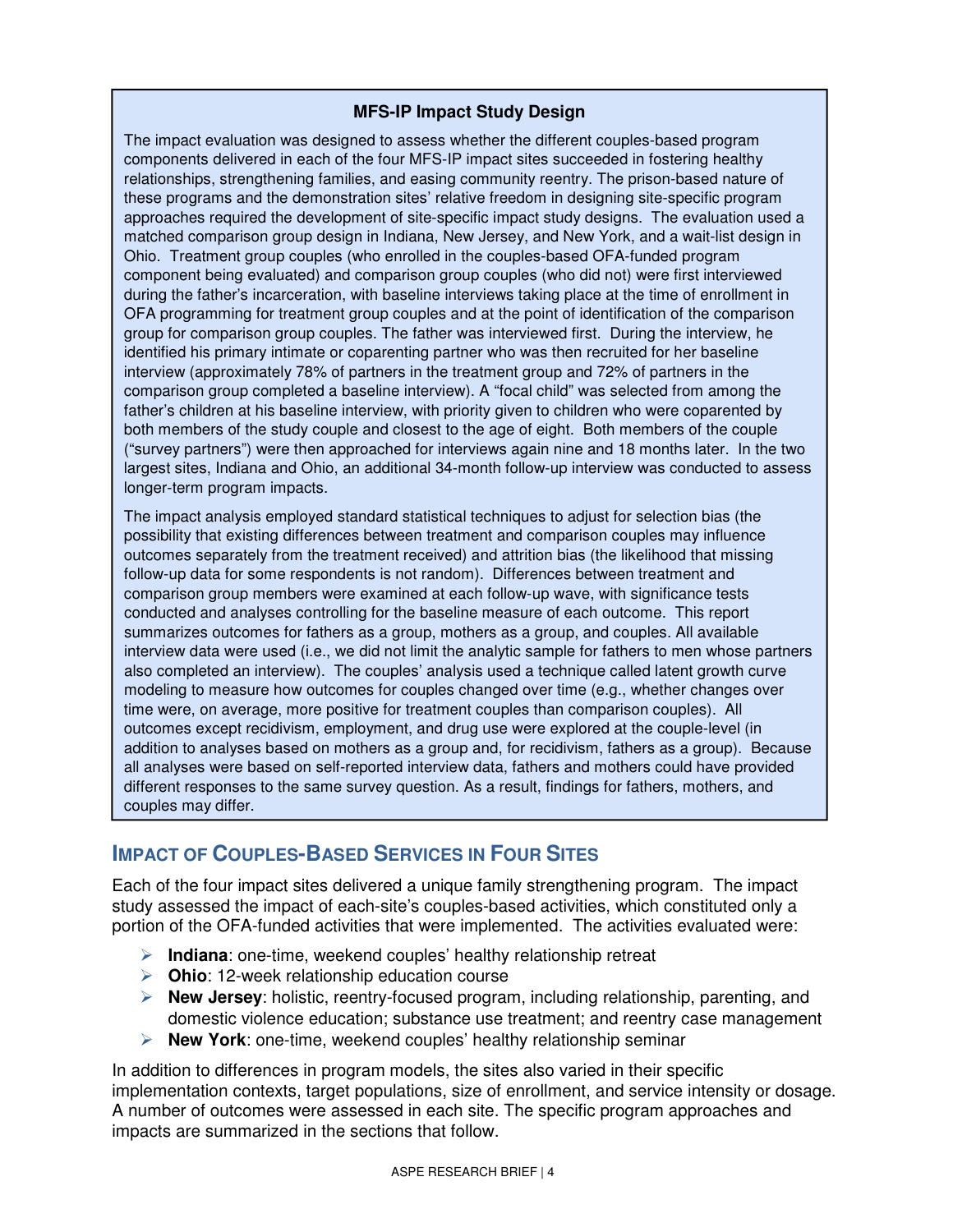#### **Selection of Outcomes for the MFS-IP Impact Study**

 The demonstration-oriented nature of these grants and the diversity in program models implemented by grantees meant that no well-established set of outcome measures was available to measure the effectiveness of the program components being evaluated. Based on the objectives specified in the funding mechanism and the commonalities in grantees' stated program goals, we examined outcomes in three domains:

- $\triangleright$  Intimate relationship status and quality;
- $\triangleright$  Parenting and coparenting; and
- $\triangleright$  Employment, substance abuse, and recidivism.

 The intimate relationship status and quality outcomes that were selected are measures that could reasonably be expected to improve for the treatment group relative to the comparison group, based on the nature of the couples-based program components being evaluated in each of the four sites. The outcomes in the other domains were considered less likely to be directly affected by the programming but amenable to change through improvements in other, more directly-affected outcomes (e.g., relationship skills) or based on the "ancillary services" provided by the site (e.g., employment assistance). All outcomes were considered to be important and related to the programming being evaluated. However, not all outcomes explored were directly targeted by the couple-based program components being evaluated. In addition, when drawing conclusions about the effectiveness of a site's program, the outcomes are not necessarily of equal importance as some may be more directly tied to the intervention than others.

 We used formally validated measures where available, and adapted many other outcome measures from (then ongoing) evaluations of ACF/HHS-funded healthy marriage initiatives for married and unmarried couples in low-income communities and prison reentry studies funded by the Department of Justice, Department of Labor, and HHS. (Efforts to test, refine and improve such measures are ongoing, including through the current study.)

 Several outcomes in each domain are dependent on the father's incarceration status. Some outcomes (e.g., partner violence) are only relevant to couples in which the father was released at some point during the follow-up period; others (e.g., in-prison contact between the study couple) are only relevant to couples in which the father remained incarcerated. The outcomes presented here are based exclusively on self-reported interview data. The full technical impact report and appendices include a description of all outcome measures that were analyzed.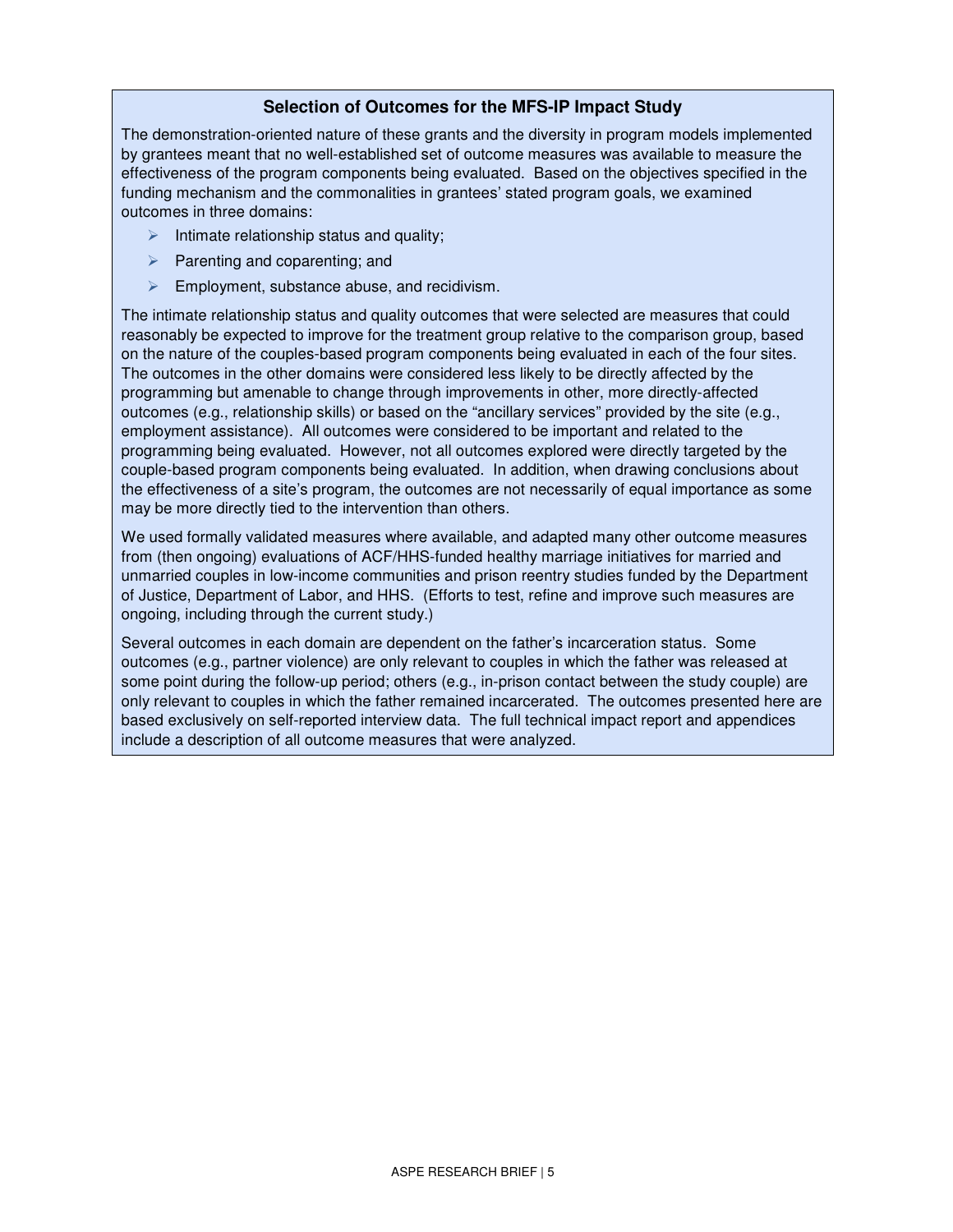# **Indiana**

- seminars within the relationship quality.  $\triangleright$  The healthy relationship character- and faith-based housing prison units were associated with improvements in intimate
- $\triangleright$  After adjusting for the fact that the couples participating in the program started off in a better place than comparison couples, couples in the treatment group were more likely than comparison couples to stay together over time, remain in exclusive relationships, live together after the father's release, and

### **Key Findings for Indiana**

 **Summary of significant treatment effects across domains and groups** 

| <b>Fathers</b>             | 0                          |             | 15                  | Intimate                       |
|----------------------------|----------------------------|-------------|---------------------|--------------------------------|
| <b>Mothers</b>             | -3                         |             | 11                  | Relationship                   |
| <b>Couples LGC results</b> | $-21$                      |             |                     | <b>Outcomes</b>                |
| <b>Fathers</b>             | $-11$                      |             | 9                   | Parenting/                     |
| <b>Mothers</b>             | $-1$ [                     |             | 5                   | Coparenting                    |
| <b>Couples LGC results</b> | $-2$                       |             |                     | <b>Outcomes</b>                |
| <b>Fathers</b>             | 0                          | 1           |                     | <b>Employment/</b>             |
| <b>Mothers</b>             | 0                          | $\mathbf 1$ |                     | Drug Use/<br><b>Recidivism</b> |
|                            | <b>□ Negative Findings</b> |             | ■ Positive Findings | <b>Outcomes</b>                |

 Note: The charts show the number of outcomes for which a significant treatment effect was found for fathers, mothers, and couples for at least one follow-up point. The specific number of outcomes explored varied by domain (up to 29 intimate relationship quality outcomes, 16 parenting/coparenting outcomes, and 4 employment, substance use, and recidivism outcomes were explored). LGC=latent growth curve model

- do better on several other dimensions of relationship quality.
- $\triangleright$  The healthy relationship retreats were associated with positive treatment effects on several coparenting outcomes as well as on fathers' involvement with their focal children.
- $\triangleright$  When considering the magnitude of the positive treatment effects, the effect sizes were generally in the moderate range and, on average, were larger for men than women.

**Background and Context:** The Indiana Department of Correction delivered its program in the context of character- and faith-based housing units offering extensive programming to men who were interested in personal development. Both treatment and comparison fathers who were selected for the impact study resided in these special housing units.<sup>2</sup> The program used a commercially available healthy relationship curriculum that was felt by program administrators to be consistent with the messages conveyed in the housing unit programming. The program emphasized group instruction rather than individualized services and focused its service delivery on the period of the father's incarceration. Because the program served large numbers of people in many correctional institutions, the sample size for the evaluation was large (686 fathers and 577 mothers were enrolled in the study). In this site, the impact evaluation focused on a **one-time, weekend healthy relationship retreat** delivered to fathers residing in the faith- and character-based housing units and their female partners, who had to participate for the father to be eligible.<sup>3</sup> (The grantee also delivered men's-only healthy relationship classes and

 $\overline{a}$ <sup>2</sup> Fathers (and their partners) who received the weekend couples retreats were included in the treatment group. The comparison group consisted of fathers (and their partners) who, in a screening form administered to all men in the special housing units, reported being in a committed intimate relationship and indicated that they and their partner would like to participate in the retreat (but who had not already done it and did not end up doing it over the course of the baseline enrollment period). In the comparison group selection process, priority was given to fathers projected to be released before the next scheduled retreat (to maximize the likelihood that timing was a factor in nonparticipation rather than relationship commitment). Some IDOC administrative data was also used in the matching process to improve the comparability of the treatment and comparison groups on demographic characteristics.

 $3$  Although the evaluation adjusted for baseline differences between treatment and comparison couples on many variables, we cannot rule out the possibility unmeasured differences between the groups.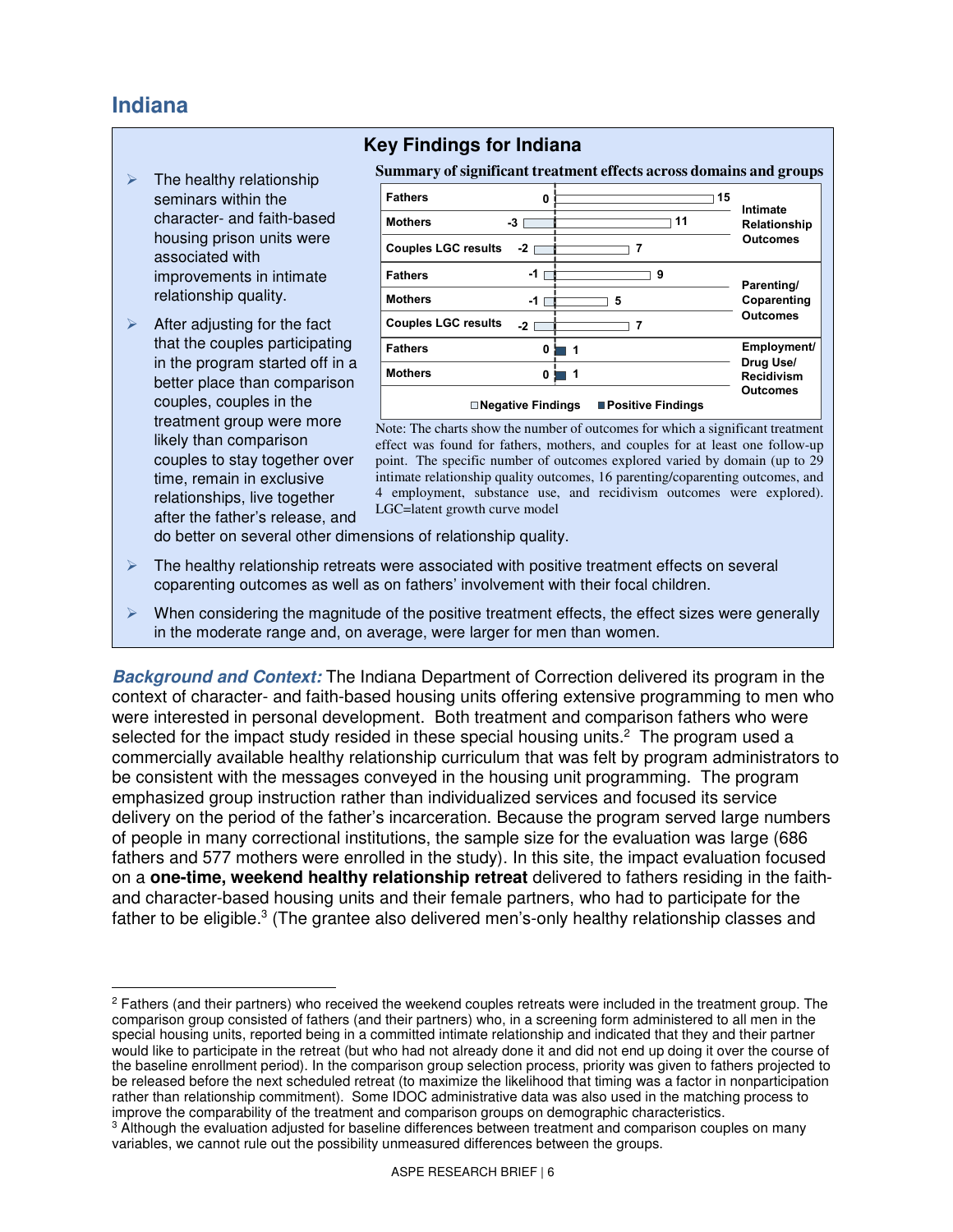parenting classes to all men in the housing units, that is both treatment and comparison group participants, but these components were not the focus of the evaluation.)

 **Results:** Fathers who participated in the couples' healthy relationship retreat had more positive **intimate relationship quality** outcomes compared to fathers in the same housing units who did not participate in the retreats. Consistently across the 34-month follow-up period, fathers who participated in the retreat were more likely to remain in intimate relationships with their survey partners, have no other intimate partners, and report greater happiness and higher levels of dyadic adjustment and bonding in their relationships with their survey partners than fathers who did not participate. Among married fathers, those in the treatment group also expressed more commitment to staying married than those in the comparison group. After release, fathers in the treatment group were more likely to live with their survey partners and reported both providing and receiving higher levels of emotional support from their partners than comparison fathers. Among fathers who remained incarcerated, those in the treatment group were more likely to have telephone and in-person contact with their partners than those in the comparison group. No negative findings for intimate relationship quality outcomes were observed for fathers in Indiana.

 Fathers in the treatment group also had more positive outcomes related to **parenting and coparenting.** Consistently across the 34-month follow-up period, treatment group fathers were more likely than comparisons to make decisions about their focal children jointly with their survey partners. Among fathers who were released from incarceration, those in the treatment group were more likely to financially support their focal children, do frequent activities with their focal children, and report that the couple and focal child did family-oriented activities and enjoyed time together. Additional positive parenting effects were evident at individual follow-up waves. Only one negative treatment effect was found in the parenting and coparenting domain for fathers in Indiana: those who participated in the seminars were less likely to live with any of their children at the 9-month interview wave than comparison fathers. Among the other outcomes examined, fathers who had participated in the seminars were **more likely to be employed** at the 34-month interview wave than those in the comparison group.

 Mothers who participated in the seminars had more positive **intimate relationship quality**  outcomes than mothers in the comparison group, but the findings were not as strong as those for fathers. Consistently across the 34-month follow-up period, treatment group mothers were more likely to remain in intimate relationships with their survey partners, have better conflict resolution skills and dyadic adjustment, and report higher levels of bonding and encouragement from their survey partners. Among married mothers, those in the treatment group also expressed more commitment to staying married than those in the comparison group. A few other positive treatment effects were evident at individual follow-up waves: at specific follow-up periods, mothers in the treatment group had better communication skills, reported greater happiness in their relationships with their survey partners, were more likely to live with their partners (for those whose partners got released), and had more in-prison personal visits with their partners (for those whose partners remained incarcerated) than mothers in the comparison group. Three negative treatment effects were found in this domain at the 34-month follow-up wave only: treatment group mothers who were unmarried expressed less commitment to getting and staying married than unmarried mothers in the comparison group, and treatment group mothers whose partners were released were more likely to report frequent emotional abuse victimization and frequent physical abuse victimization than comparison mothers.

 With regard to **parenting and coparenting quality**, mothers who participated in the retreats were consistently more likely to report that the father provided financial support for the focal child (among those whose partners got released). Positive findings evident at individual follow- up waves were that mothers in the treatment group were more likely to report that the couple made decisions about the focal child jointly, that the father lived with the focal child (among those whose partners got released), and that the father sent mail to and received mail from the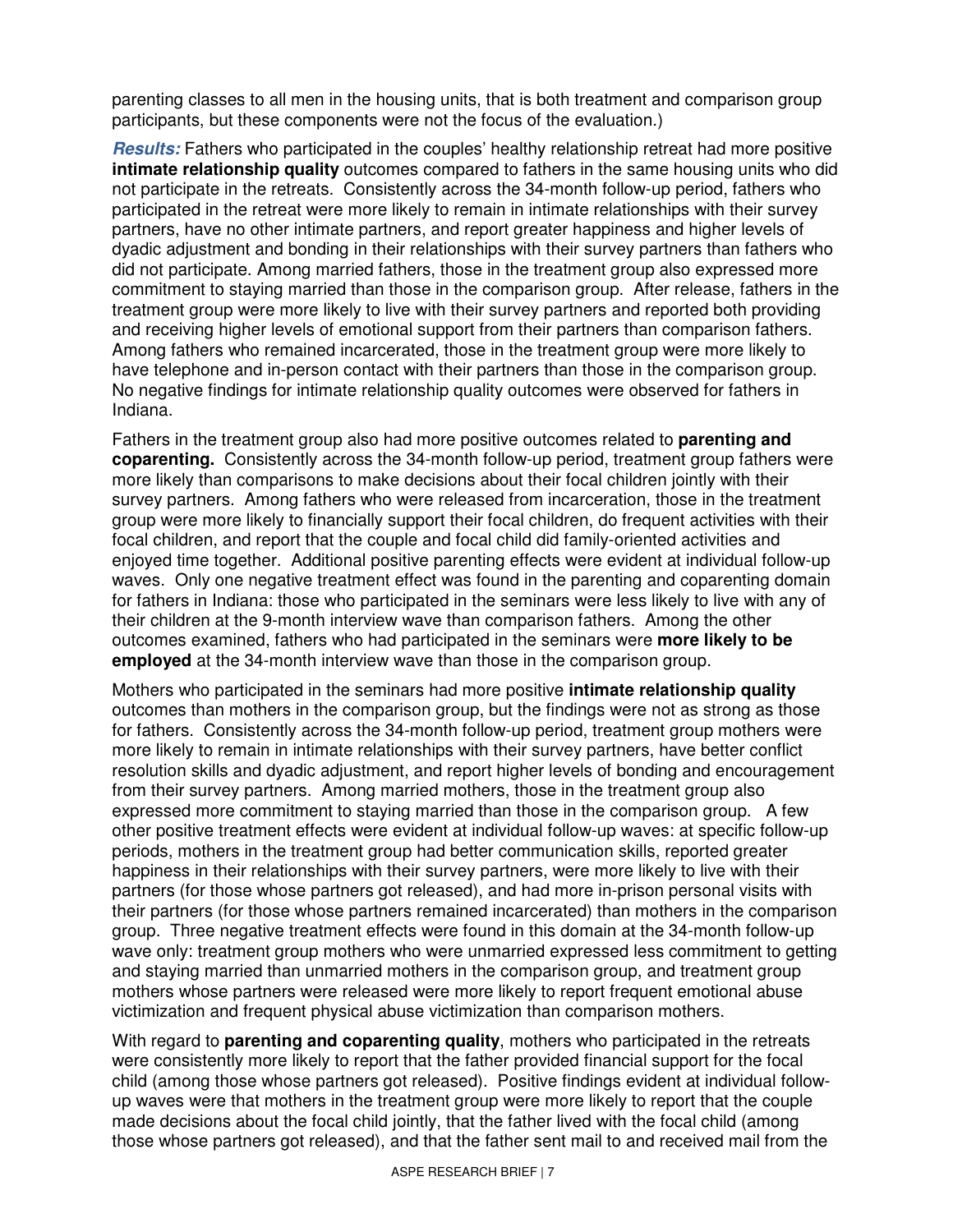focal child (among those whose partners remained incarcerated). One negative finding was evident for parenting and coparenting outcomes among mothers in Indiana: those in the treatment group expressed less warmth/affection toward their focal children than those in the comparison group at the 34-month interview wave. Among the other outcomes explored, mothers in the treatment group were **more likely to be employed** than mothers in the comparison group at all follow-up waves.

 Couples-based analysis also found positive change for treatment couples in the **intimate relationship quality** domain. Over time, couples who participated in the retreat were more likely to remain in intimate relationships with their survey partners, have no other intimate partners, report higher levels of bonding and encouragement from their survey partners, and express more commitment to staying married (among married couples) than couples who did not.<sup>4</sup> They were also more likely to live together and less likely to report frequent physical abuse perpetration after the father's release. However, among unmarried couples, those who participated in the retreats expressed less commitment to getting and staying married than those who did not, and among couples in which the father remained incarcerated, those who participated in the retreats had less frequent personal visits than couples who did not participate.

participate.<br>With regard to the **parenting and coparenting** domain, treatment couples did better on several outcomes. They were more likely than comparison couples to make joint decisions about their focal children and to perceive one another as fulfilling their parenting responsibilities. After the father's release, treatment couples were also more likely to report that he lived with, provided financial support for, and did frequent activities with his focal children, and that the couple and focal child did family-oriented activities and enjoyed time together. Two negative effects were found in this domain: treatment couples expressed less warmth/affection toward the focal child and were less likely to report that the father sent mail to the focal child (during incarceration) than comparison couples.

#### **What Did Indiana Participants Remember about the MFS-IP Program?**

 "We went to a relationship class when he was incarcerated, and part of it was about, are you loving the person in the way that they need to be loved…It was amazing how on the spot on we were with that exercise. We've used those words to say, 'Here's what I need from you for the next three months, because I'm scared about this, right, I've made it bigger than it is.' I think we're really good at that, partly from that course. So that's great."

 "We had, like, a breakthrough type of thing when we were on one of the visits after one of the classes. I think we kind of like were arguing a little bit maybe about something or whatever, and he just started bawling, crying. And I think I had, I had never seen him cry then. But yeah, he had a lot of frustration and talked about growing up and his family and his mom and dad and stuff. So he had like a big, major breakthrough where he got to let a lot of feelings and stuff out."

 "We was together and there was no shackles, no nothing. We got to sit side-by-side at this table, and we got—we was talking about relationships, and we played games, and they asked us little questions, and he say—kiss and you get to give him a kiss and a hug, or the men gets to get up and give you a massage in front of the whole class and all this fun stuff…They got to eat some kind of good stuff versus jail food, it's fried and chips and at all that…It was really, really nice and helpful. The program really helped us out relationship-wise."

 $\overline{a}$ <sup>4</sup> The findings from the couples' analysis are described in a simplified manner in this report. For some outcomes, the pattern for both treatment and comparison couples was actually *deterioration* in the outcome over time, such that positive treatment effects mean that treatment couples experienced less deterioration in the outcome (rather than improvements in the outcome) than comparison couples.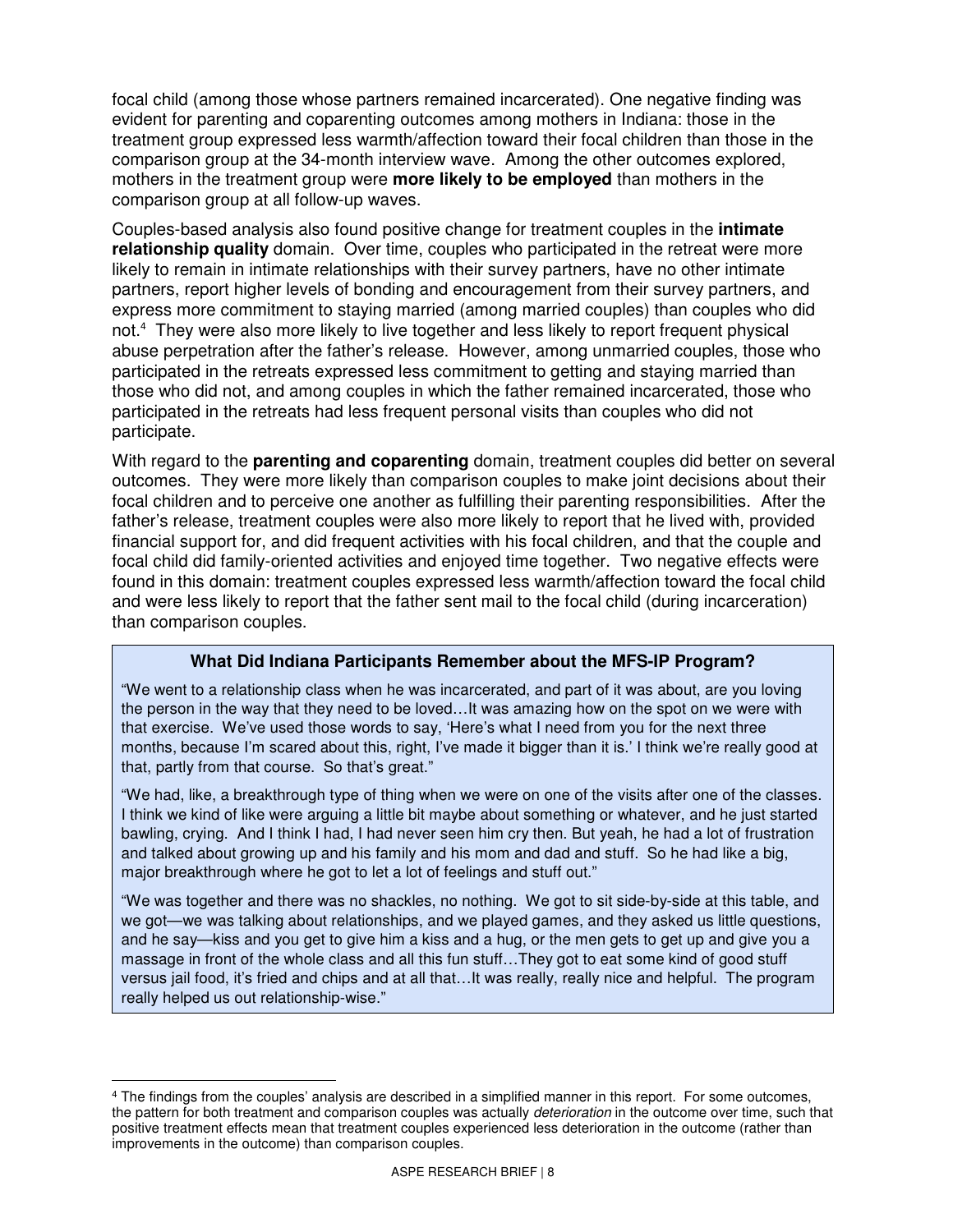# **Ohio**

- period.  $\triangleright$  Enrollment in the couples' communication course was not associated with sustained positive treatment effects over the 34-month follow-up
- listed (the comparison group).  $\triangleright$  Scattered positive and negative effects emerged at individual follow-up waves based on comparisons between fathers and mothers who enrolled in the program and those who were wait
- $\triangleright$  The couples' analyses found that couples who enrolled in the course did show improvements in

### **Key Findings for Ohio**

|                            | Summary of significant treatment effects across domains and groups |                                 |
|----------------------------|--------------------------------------------------------------------|---------------------------------|
| <b>Fathers</b>             | 1<br>-6                                                            | Intimate                        |
| <b>Mothers</b><br>-9       | $\mathbf{2}$                                                       | Relationship                    |
| <b>Couples LGC results</b> | -4<br>4                                                            | <b>Outcomes</b>                 |
| <b>Fathers</b>             | -1<br>$\mathbf{2}$                                                 | Parenting/                      |
| <b>Mothers</b>             | -1<br>0                                                            | Coparenting                     |
| <b>Couples LGC results</b> | -1<br>0                                                            | Outcomes                        |
| <b>Fathers</b>             | 0<br>$-2$                                                          | <b>Employment/</b><br>Drug Use/ |
| <b>Mothers</b>             | 0<br>ΙO                                                            | <b>Recidivism</b>               |
| <b>Negative Findings</b>   | Outcomes                                                           |                                 |

 Note: The charts show the number of outcomes for which a significant treatment effect was found for fathers, mothers, and couples for at least one follow-up point. The specific number of outcomes explored varied by analytic unit and domain (up to 29 intimate relationship quality outcomes, 16 parenting/coparenting outcomes, and 4 employment, substance use, and recidivism outcomes were explored). LGC= latent growth curve model

 communication skills and fidelity over time relative to comparison couples, despite the treatment couples' having lower relationship quality at baseline than comparison couples.

**Background and Context:** The Ohio Ridge Project, a community based non-profit organization, used both self-developed and commercially available curricula and a program model that emphasized group instruction rather than individualized services and focused service delivery on the period of the father's incarceration. Because the program served large numbers of people in many correctional institutions, the sample size for the evaluation was large (688 fathers and 527 mothers were enrolled in the study). In this site, the impact of a **12-week couple communication course**, the first in a series of four family relationship courses, was assessed. Mothers did not have to participate in the course for the fathers to be eligible, and treatment couples had access to the other courses in the series, as well as visitation support and referrals, offered by the grantee.

 **Results:** In general, there were few sustained significant difference in outcomes between fathers who enrolled in the couple communication course and fathers who were on a waiting list for the program in the **intimate relationship quality** or **parenting and coparenting quality**  domains. However, in at least one follow-up wave, fathers in the treatment group did report less perpetration of severe physical or sexual abuse toward their partners after release, expressed more parental warmth/affection toward their children, and, among those who remained incarcerated, were more likely to receive mail from their focal children. Some negative effects were also found, particularly at the 9-month follow-up wave, with fathers in the treatment group reporting lower levels of bonding with and encouragement from their survey partners, less commitment to staying married (among married men), less emotional support provided to their survey partners (among fathers who got released), less telephone contact with their survey partners (among fathers who remained incarcerated), and lower likelihood of sending mail to the focal child (among fathers who remained incarcerated). Among the other outcomes explored, two negative treatment effects were observed: at the 18 month follow-up wave, fathers in the treatment group were more likely to self-report having been **reincarcerated** in a jail or prison than fathers in the comparison group and, based on corrections administrative data, were more likely to have been reincarcerated in a state prison within 24 months of release.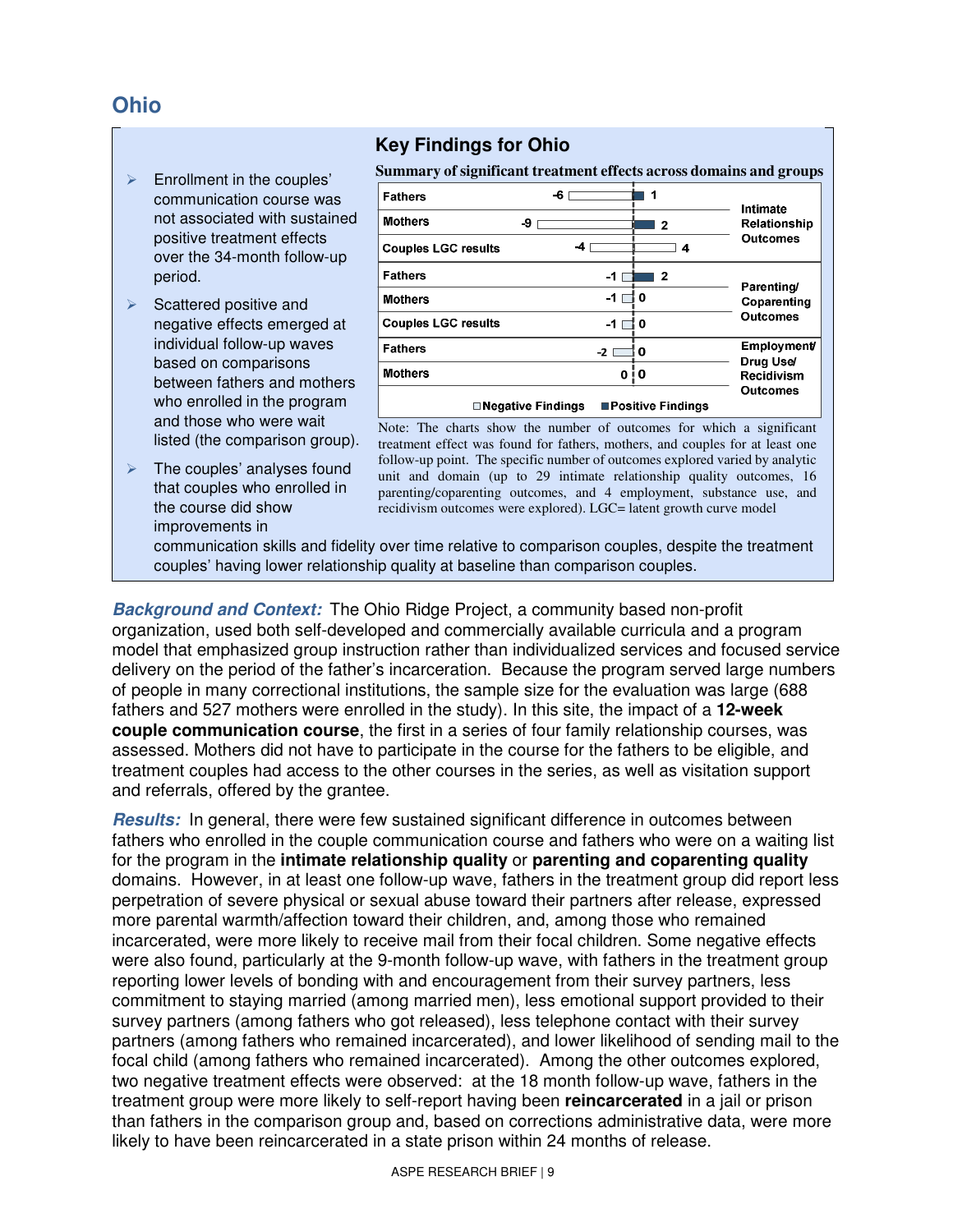As we saw with fathers, there were few sustained significant differences between outcomes for the treatment and comparison group mothers; however, a few positive treatment effects were found. At the 34-month follow-up wave, mothers in the treatment group whose partners had been released had better outcomes than those in the comparison group on two **intimate relationship quality** outcomes: they received more emotional support from their partners and were less likely to perpetrate severe physical or sexual abuse against their partners. Negative effects were found in one of three follow-up periods (typically the 9-month follow-up wave) in the intimate relationship quality and parenting and coparenting domains: relative to mothers in the comparison group, mothers in the treatment group scored lower on a healthy relationship beliefs scale, reported less encouragement from their partners, expressed less commitment to getting and staying married (among unmarried mothers), were less likely to perceive their partners as fulfilling their parenting responsibilities, reported fewer phone calls and personal visits with their partners (among those whose partners remained incarcerated), and were more likely to perpetrate physical and emotional abuse and experience emotional abuse and severe physical or sexual abuse victimization from their partners (among those whose partners were released).

 Couples-based analyses yielded more promising results for **intimate relationship quality**  outcomes. Treatment couples started out with lower quality relationships than comparison couples at the time of the baseline interviews, and over the follow-up period they showed more improvement in their communication skills in their relationships and a reduced likelihood of cheating on their partners, experiencing physical abuse victimization, or perpetrating severe physical abuse against their partners than comparison couples. Negative findings were evident for several outcomes in the intimate relationship quality and parenting and coparenting domains, with treatment couples expressing less commitment to staying married (among married couples), being less likely to perceive their partners as fulfilling their parenting responsibilities, and being more likely to perpetrate any physical abuse, any emotional abuse, or frequent emotional abuse than comparison couples.

## **New Jersey**

- $\triangleright$  Fathers and mothers who received the couples' healthy relationship education and intensive case management services generally did not have better outcomes than the comparison group in any domain over the 18-month follow-up period.
- $\triangleright$  Over the follow-up period, treatment couples showed more improvement in conflict resolution skills and less likelihood of experiencing any physical abuse and perpetrating severe physical abuse or frequent physical abuse than comparison

### **Key Findings for New Jersey**

|                                                | Summary of significant treatment effects across domains and groups |                                |  |  |  |
|------------------------------------------------|--------------------------------------------------------------------|--------------------------------|--|--|--|
| <b>Fathers</b>                                 | -5<br>2                                                            | Intimate                       |  |  |  |
| <b>Mothers</b>                                 | 2<br>$-3$                                                          | Relationship                   |  |  |  |
| <b>Couples LGC results</b>                     | -21<br>4                                                           | <b>Outcomes</b>                |  |  |  |
| <b>Fathers</b>                                 | $-21$<br>0                                                         |                                |  |  |  |
| <b>Mothers</b>                                 | 0<br>-7                                                            | Parenting/<br>Coparenting      |  |  |  |
| <b>Couples LGC results</b>                     | -1                                                                 | <b>Outcomes</b>                |  |  |  |
| <b>Fathers</b>                                 | 0<br>$\overline{\mathbf{2}}$                                       | <b>Employment/</b>             |  |  |  |
| <b>Mothers</b>                                 | 0<br>i O                                                           | Drug Use/<br><b>Recidivism</b> |  |  |  |
|                                                |                                                                    | Outcomes                       |  |  |  |
| ■Positive Findings<br><b>Negative Findings</b> |                                                                    |                                |  |  |  |

 Note: The charts show the number of outcomes for which a significant treatment effect was found for fathers, mothers, and couples for at least one follow-up point. The specific number of outcomes explored varied by domain (up to 29 intimate relationship quality outcomes, 16 parenting/coparenting outcomes, and 4 employment, substance use, and recidivism outcomes were explored). LGC= latent growth curve model

 couples, despite starting out with lower quality couple relationships at the time of the baseline interviews.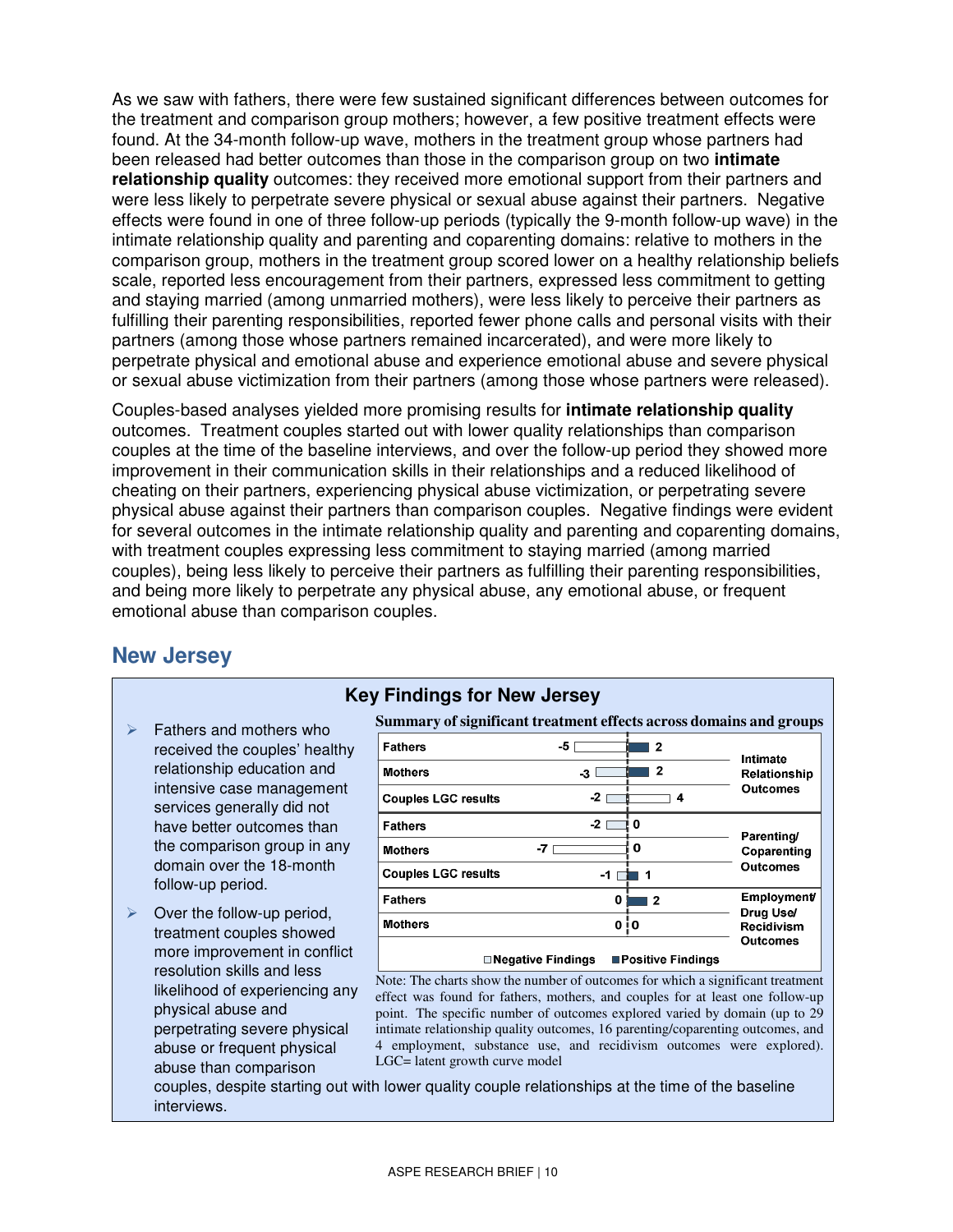**Background and Context:** The New Jersey Department of Corrections program served reentering fathers with addiction issues who were serving out their full sentences (as opposed to being released on parole). It was a fairly **holistic, case management-based program** that supported both members of the couple in the months before and after the father's release. In this site, the impact evaluation assessed the effect of the full program, which included couples- based relationship and parenting courses (including a short domestic violence education course), accompanied by intensive couples-based reentry case management and a substance abuse intervention. Fathers and mothers both participated in the programing but not necessarily in sessions that included both parents. Mothers who could not participate at the prison site were offered a self-directed study course based on the same materials. The sample size in New Jersey was small (309 fathers and 180 mothers were enrolled in the study) and follow-up interviews were only conducted at two time periods (9 and 18 months).

 **Results:** In general, there were few sustained significant differences in outcomes between fathers who enrolled in the program and the matched comparison group of fathers in the  **intimate relationship quality** or **parenting and coparenting quality** domains. Fathers in the treatment group were less likely to perpetrate severe physical or sexual abuse at both follow-up waves and less likely to perpetrate emotional abuse at the 18-month wave. Some negative findings were evident. At the 9-month wave, treatment fathers were less likely to report that the couple had remained in an intimate relationship. Among those who were released, treatment fathers were less likely than comparison fathers to live with their survey partners or any of their children. Not surprisingly, given the relationship dissolution and lack of coresidence, fathers in the treatment group also reported less encouragement from their partners, expressed less commitment to staying married (among married fathers), reported worse communication skills with their partners, and were less likely to perceive their partners as fulfilling parenting responsibilities than comparison fathers. When examining the other outcomes, fathers who enrolled in the program were less likely to self-report having experienced a **rearrest** at the 18 month follow-up interview than fathers in the comparison group and, based on administrative corrections data, were less likely than comparison men to have been reincarcerated in a state prison within 12 months of release.

 Mothers in the treatment group whose partners had been released were less likely to perpetrate any emotional abuse or frequent emotional abuse against their partners at the 9-month follow- up wave. However, a number of negative effects in the **intimate relationship** and **parenting and coparenting quality** domains were evident. At the 9-month wave, mothers in the treatment group were less likely than comparison mothers to report that the couple was living together or that the father was living with the focal child after his release. In addition to being less likely to report coresidence, treatment group mothers reported less joint decision-making about the focal child, less expression of warmth/affection toward the child, less likelihood of perceiving the father as fulfilling his parenting responsibilities, less likelihood of reporting that the father was providing financial support for the child, less frequent family-oriented activities with the child, and less time enjoyed together as a family than comparison mothers. Contrary to the findings for fathers, mothers in the treatment group were more likely to report any severe physical or sexual abuse victimization and frequent emotional abuse victimization than mothers in the comparison group in one of the follow-up periods.

 Treatment couples appeared to have started at a disadvantage relative to comparison couples in terms of their baseline intimate and parenting/coparenting relationship quality. Even so, the models showed that treatment couples did better over time for a few **intimate relationship and parenting and coparenting quality** outcomes: improved conflict resolution skills, less physical abuse victimization, less severe and frequent physical abuse perpetration and higher self- ratings as parents. However, they did worse over time with regard to their commitment to staying married (among married couples) and their likelihood of reporting that the couple had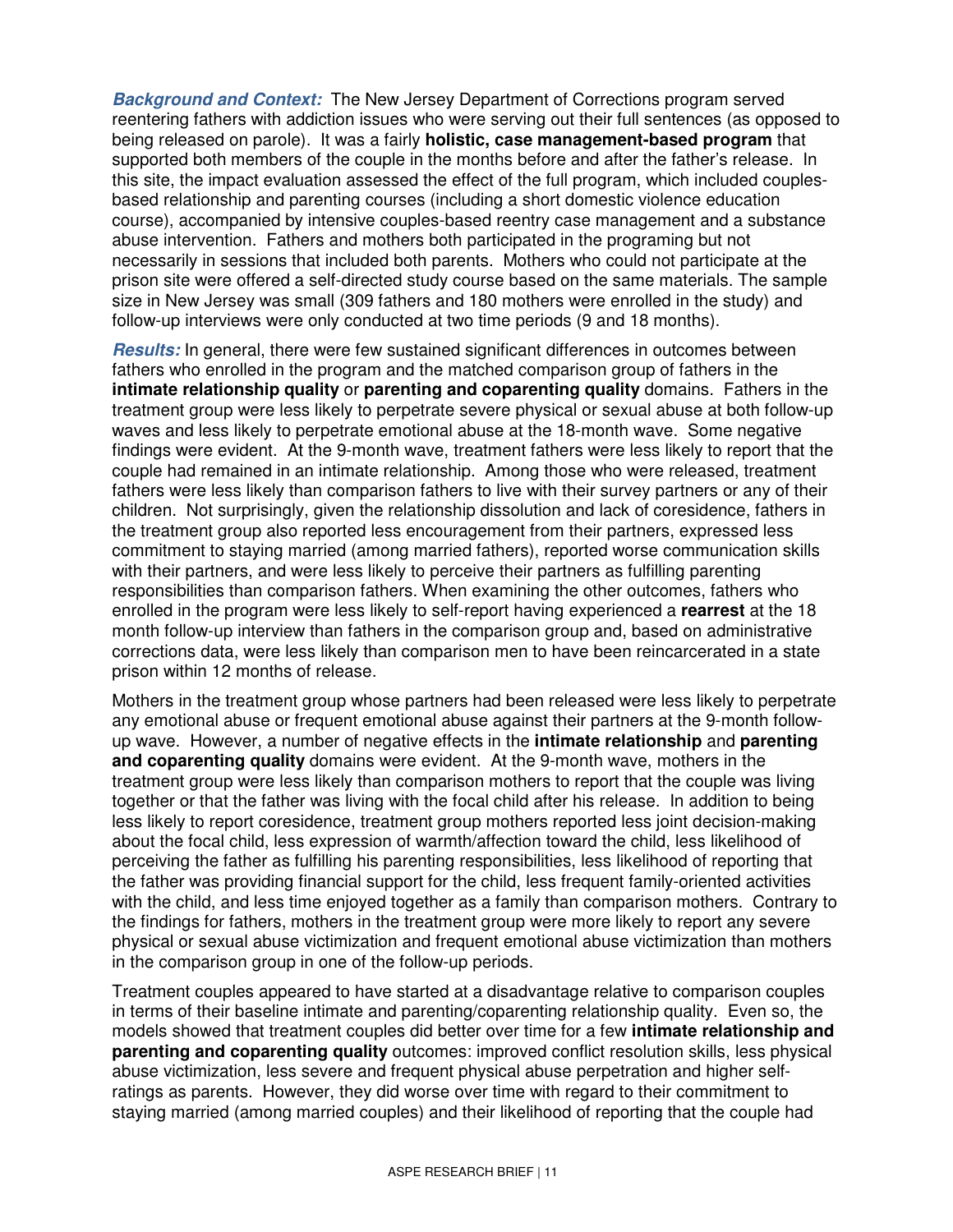any telephone contact or that the father had any personal visits with the focal child (among those in which the father remained incarcerated).

### **New York**

- $\triangleright$  Effects for fathers and mothers who participated in healthy relationship seminars were largely nonsignificant over the 18-month follow-up period but the small number of couples included in the impact study created difficulty in detecting differences between the treatment and comparison groups.
- $\triangleright$  Couples' analyses found positive findings for some outcomes, with treatment couples reporting less likelihood of emotional abuse perpetration and greater likelihood of fathers' living with their focal children.

### **Key Findings for New York**

 **Summary of significant treatment effects across domains and groups** 

| <b>Fathers</b><br>-1                                    | 3               | Intimate                                             |
|---------------------------------------------------------|-----------------|------------------------------------------------------|
| <b>Mothers</b><br>0                                     | 2               | Relationship<br><b>Outcomes</b>                      |
| <b>Couples LGC results</b><br>0                         | 1               |                                                      |
| -2<br><b>Fathers</b>                                    | 0               | Parenting/<br>Coparenting                            |
| -1<br><b>Mothers</b>                                    | 1               |                                                      |
| <b>Couples LGC results</b><br>0                         | 1               | <b>Outcomes</b>                                      |
| <b>Fathers</b><br>0                                     | 0               | <b>Employment/</b><br>Drug Use/<br><b>Recidivism</b> |
| 0<br><b>Mothers</b>                                     | i O             |                                                      |
| <b>□ Negative Findings</b><br><b>■Positive Findings</b> | <b>Outcomes</b> |                                                      |

 Note: The charts show the number of outcomes for which a significant treatment effect was found for fathers, mothers, and couples for at least one follow-up point. The specific number of outcomes explored varied by domain (up to 29 intimate relationship quality outcomes, 16 parenting/coparenting outcomes, and 4 employment, substance use, and recidivism outcomes were explored). LGC= latent growth curve model

 **Background and Context:** In New York, the impact evaluation measured the effect of a  **one-day, couples-based healthy relationship seminar** offered as a component of the programing provided by the Osborne Association, a community based, non-profit organization. The seminar used an adapted version of a commercially available curriculum and both members of the couple had to attend for the father to be eligible. The grantee invested substantial effort in additional program components including men's-only healthy relationship classes and parenting classes, child-friendly visitation, and relationship counseling. These additional program activities may or may not have been utilized by fathers included in the treatment group for the impact evaluation, and were not the focus of the evaluation. Because of the small sample size (201 fathers and 115 mothers were enrolled in the study) and the fact that not many fathers got released from incarceration over the follow-up period, several outcomes could not be assessed at the 9- or 18-month follow-up waves.<sup>5</sup>

 **Results:** Overall, there were no sustained significant difference in outcomes in the **intimate relationship quality** and the **parenting and coparenting** domains. Fathers who participated in the seminars did better than comparison fathers on some outcomes at the 18-month follow-up wave: they were more likely to report not having any intimate partners other than their survey partner and to indicate that they had not cheated on their partners, and they expressed more commitment to staying married (among married fathers). Three negative effects were found at individual follow-up waves: unmarried fathers who participated in the seminars expressed less commitment to getting and staying married, and in the parenting and co-parenting domain

 $\overline{a}$ <sup>5</sup> However, the latent growth curve models run for couples accommodate missing data at individual waves and have more statistical power. This is due to the fact that this approach uses available data from both fathers and mothers, which allows for some outcomes to be assessed for couples that could not be assessed for individuals.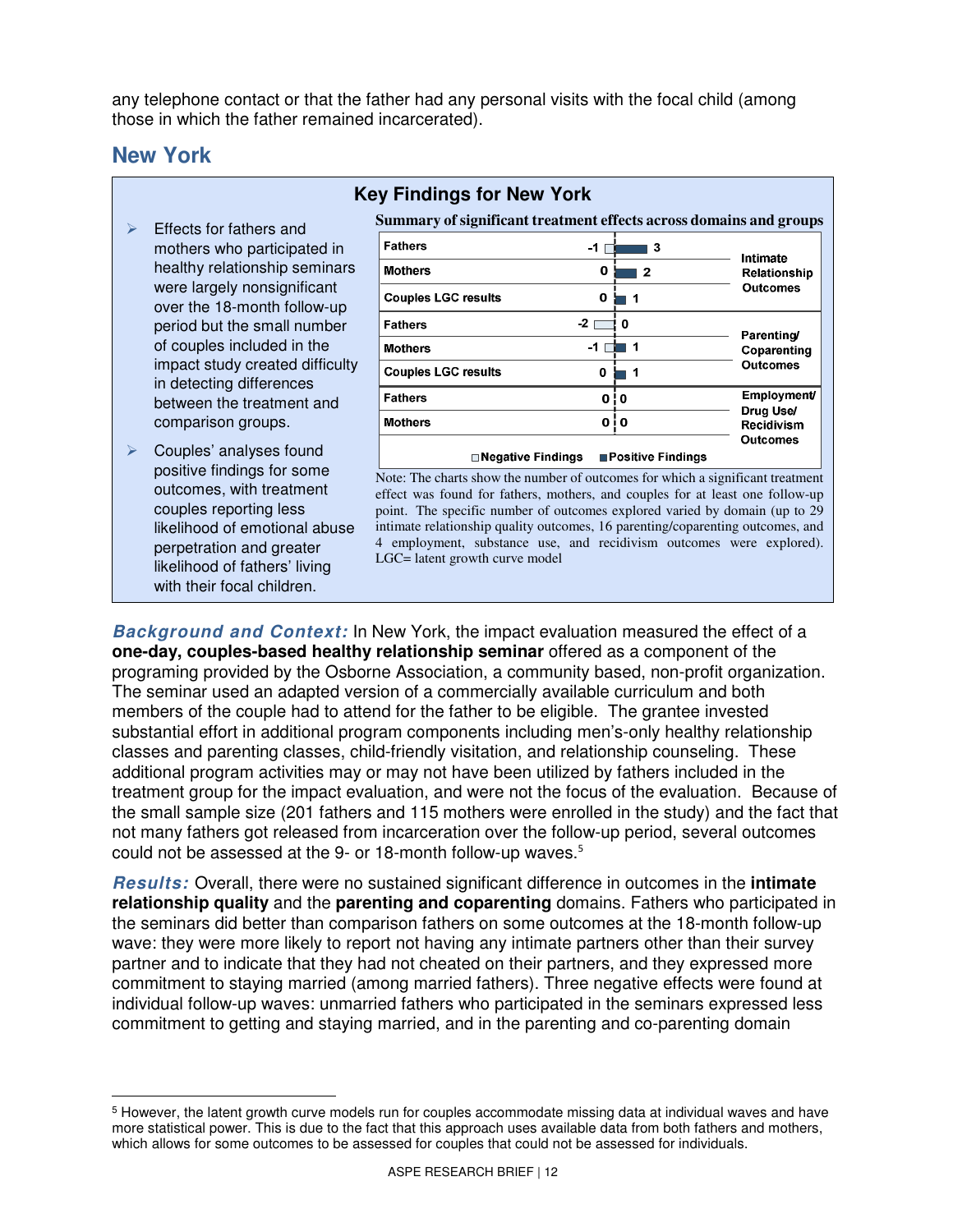treatment group fathers were less likely to send mail to or receive mail from the focal child than comparison fathers (among those who remained incarcerated).

 Likewise there were no sustained significant difference in either intimate partner quality or parenting and co-parenting outcomes for mothers. Mothers in the treatment group had better outcomes than comparison mothers for one **intimate relationship quality** outcome: at the 9 month follow-up wave, they were more likely to report visiting their partners in person while incarcerated (and reported a greater frequency of visits) than comparison mothers. One positive treatment effect was found in the **parenting and coparenting** outcome: at the 9-month follow-up wave, mothers who received the treatment were more likely to report that the couple made decisions about the focal child jointly. However, they also provided a more negative rating of themselves as parents than comparison mothers—a negative treatment effect.

 Couples-based analyses found positive findings for several outcomes and no negative ones. In the **intimate relationship quality** domain, couples who received the healthy relationship seminars were less likely than comparison couples to perpetrate any emotional abuse over time. In the **parenting and coparenting** domain, they were more likely to report that the father lived with the focal child after release.

#### **MFS-IP Study Participants in the Four Impact Sites**

 Men and women in the MFS-IP impact study were racially and ethnically diverse, typically in their 30s, and most often in nonmarried intimate partnerships of longstanding duration. Most were parents of minor children (together and separately), with fathers reporting an average of about three children and mothers an average of about two children. The racial/ethnic composition of the samples varied by site, with Indiana having the largest proportion of White sample members, New Jersey the largest proportion of Black sample members, and New York the largest proportion of Hispanic/Latino sample members. The mothers' educational attainment tended to be somewhat higher than the fathers'.

 Fathers had long histories of involvement with the justice system, and had been incarcerated for an average of three years at baseline. In each site, fathers had many prior arrests, with extensive histories of being incarcerated as adults and detained as youth. Less than a third of the mothers in the study reported ever being incarcerated.

### **IMPLICATIONS FOR FUTURE RESEARCH AND PRACTICE**

 The MFS-IP impact evaluation suggests it is possible that couples-based activities delivered in a prison setting can support family relationships. This study is unique among family strengthening intervention evaluations in demonstrating that a low-dosage activity (Indiana's one-time healthy relationship retreat) can have sustained positive effects on partnership and parenting relationships in a low-income, justice-involved population. Further, while the results in Ohio, New Jersey, and New York were largely non-significant, weak, positive findings for couples on some dimensions of intimate relationship quality suggest that these other program models might also facilitate improved couple relationships, but their designs would need to be strengthened and additional rigorous research would be needed to validate improvements in outcomes.

 Future program design and evaluation efforts would benefit from careful attention to implementation context. Although each site had a distinct program model, the implementation context of the Indiana program distinguished it from other approaches in several ways. First, the program was delivered exclusively to residents of special character- and faith-based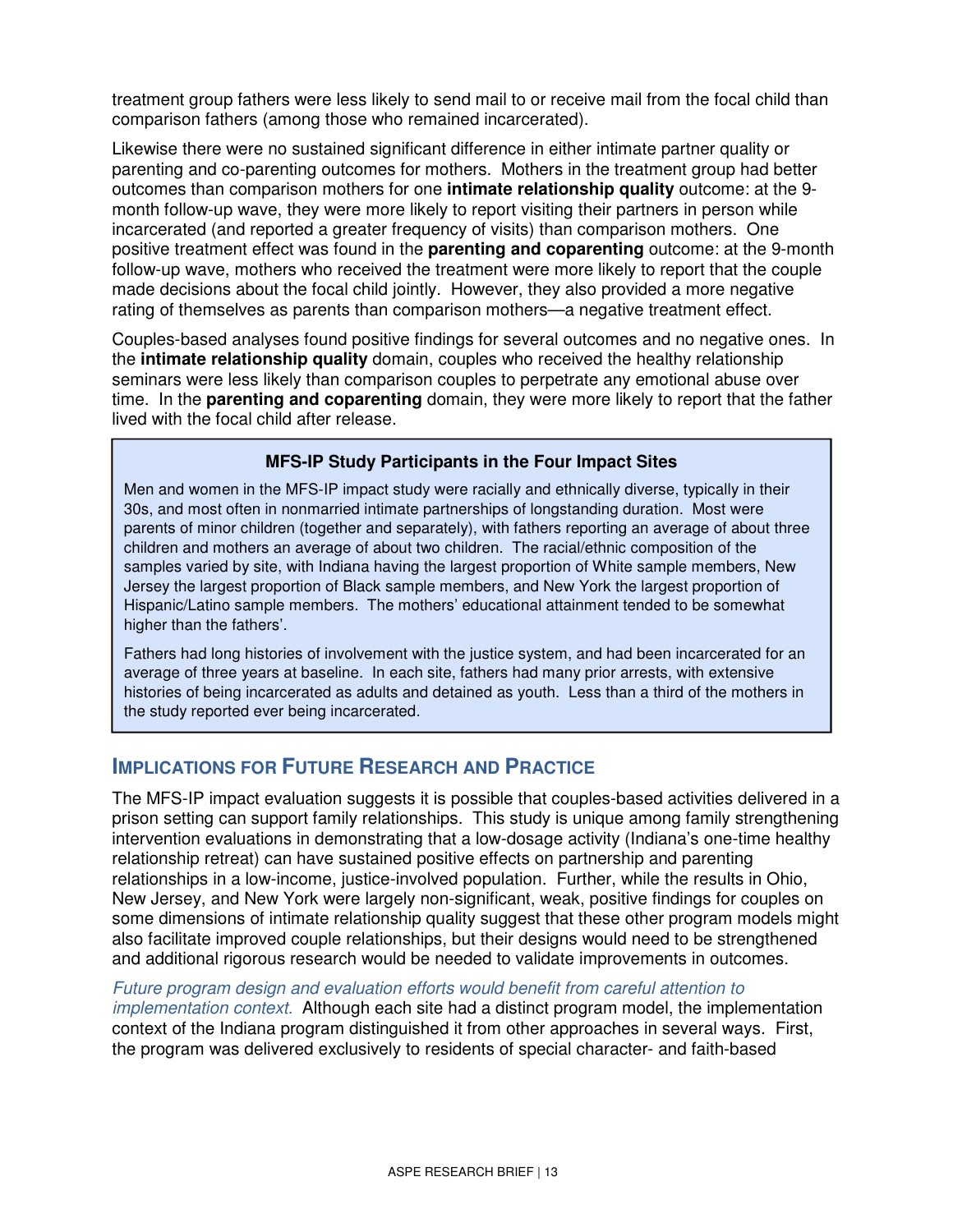housing units who may have been more ready for this type of support.<sup>6</sup> Second, according to program administrators, there was a good fit between the message of the healthy relationship seminar and other program components available to the character- and faith-based housing residents, with the curriculum thought to reinforce and be reinforced by other programming. Third, the MFS-IP qualitative study findings<sup>7</sup> indicate that very specific contextual aspects of the Indiana healthy relationship retreat itself (e.g., female partners staying in a hotel, couples being treated to experiences like having a special meal together) were highly salient for participants. Consistent healthy relationship program effects in Indiana suggest that programs may be more effective when design and implementation decisions take into account the total context in which the program with be operated. Any replication of the Indiana model should take into account that the evaluation design could not disentangle the effectiveness of the couple retreat from the overall prison programming and environment in which the retreat was offered. It may be that a couples retreat would only be effective within the context of comprehensive programming focused on personal transformation.

 Different programming may be needed to address family circumstances during incarceration and after release. Though they showed some promising effects, the specific family strengthening models tested in the MFS-IP study, including Indiana, were not robust enough to have sustained impacts on family relationships during incarceration and after release. Across sites and follow-up waves, the couples-based activities studied did not produce a consistent pattern of improvement in communication skills, healthy marriage beliefs, or conflict resolution skills—three key components of most healthy relationship education programs. MFS-IP qualitative data suggest that many couples found it difficult to translate the skills they learned during the male partner's incarceration into improved relationships in the community upon his release. Such findings suggest that policymakers and practitioners give further consideration to understanding the distinct skills and resources required to support family relationships in the context of incarceration and in the context of reentry. Different approaches to services for justice-involved couples may need to be available during the pre- and post-reentry periods.

 Higher-risk couples may also gain from relationship strengthening programs. The impact findings shed new light on a longstanding question of interest to program funders and designers alike—whether more stable or committed couples are more amenable to family strengthening intervention. Results in Ohio and New Jersey, although weak, suggest that interventions with couples in relatively more precarious relationships should not be ruled out. In both sites, treatment couples had more barriers or identified risks than the comparison couples. But over time, treatment couples improved more on some outcomes relative to their baseline status than did the comparison couples. Family strengthening programs should not discount serving diverse groups of justice-involved couples and rigorously evaluating the results.

 Assessing the impact of family strengthening activities on couples over time, can provide insights on program impacts. In addition to the point-in-time impact on the individuals, the MFS- IP study approach enabled an assessment of impacts at the couple level and accounted for the variation in couples' baseline status with regard to the outcome. By routinely collecting information from both partners at baseline and over time, reports from fathers, mothers, and couples can be analyzed. Rather than only comparing outcomes for fathers as a group and mothers as a group at each follow-up time point, the analytic approach used in this study showed that couples can also be used as a unit of analysis. By measuring improvement or

 $\overline{a}$  $6$  As noted previously, both treatment and comparison fathers in Indiana resided in the character and faith-based housing units. Statistical tests showed no significant differences in self-reported spirituality between the two groups. However, both treatment and comparison fathers in Indiana had significantly higher levels of spirituality than the fathers in the other impact sites, confirming that the Indiana sample was distinct from the fathers in the other sites along this dimension.

 $7$  Qualitative findings will be published in 2016.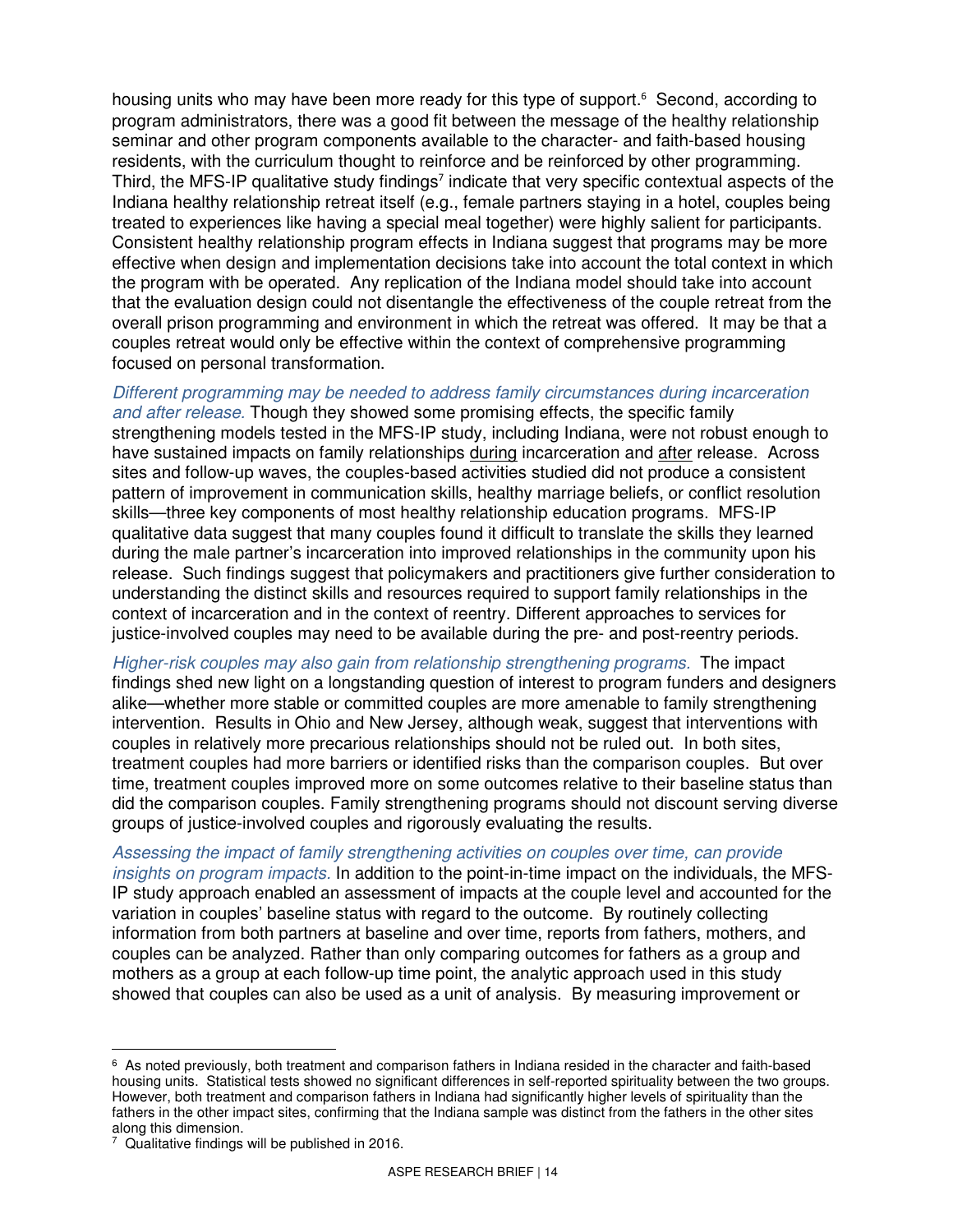deterioration from their varied starting points, couples' analysis can provide additional information for the development and evaluations of family strengthening programs.

#### **MFS-IP Study Limitations**

be considered. When interpreting the findings presented in this report, several limitations of the evaluation should

 rather evaluated the impact of four site-specific couples-based interventions. In three sites, this a one-time couples' seminar/retreat was the focus. Therefore, the positive program impacts in interpreted to mean that their overall programs were effective or ineffective. Importantly, the put into place. First, this study did not evaluate the impact of each grantee's overall OFA-funded programs but intervention was limited to healthy relationship education only and in two of these sites, the effect of Indiana and the lack of program impacts found in Ohio, New Jersey, and New York should not be grantees included in the impact evaluation who received additional OFA funding under subsequent funding streams have made a number of modifications to their original programs and the results presented here do not reflect the second and third generation programmatic activities that they have

 evaluation of a single program model. The demonstration nature of the grantees and absence of a Second, as noted the evaluation was a series of site-specific evaluations rather than a cross-site unifying program model across the funded sites necessitated this approach. However, the inability to pool data across sites (due to disparate program models and differences in target populations) limited the statistical power of the evaluation, making it more difficult to detect treatment effects.

 Indiana and Ohio. The enrollment at the fifth impact size, Minnesota, was so small during the study Third, the small sample sizes in New York and New Jersey, and, to a lesser extent, the imbalance between the treatment and comparison groups in Ohio, further limited our ability to detect treatment effects in these sites. Sample sizes for the evaluation were directly related to the number of couples served by the programs, and New York and New Jersey enrolled smaller numbers of couples than enrollment window that it was dropped from the impact site analysis.

Finally, random assignment to the treatment or comparison conditions was not feasible, resulting in the use of quasi-experimental designs in all four sites. Although a number of post-hoc statistical adjustments were implemented to minimize differences in treatment and control group characteristics, thereby reducing the possible role of selection bias, we cannot rule out the possibility that the couples in the treatment and comparison groups were different in additional unmeasured ways. Therefore, some of the positive treatment effects in Indiana and the lack of significant effects in the remaining three sites may have been influenced by selection bias.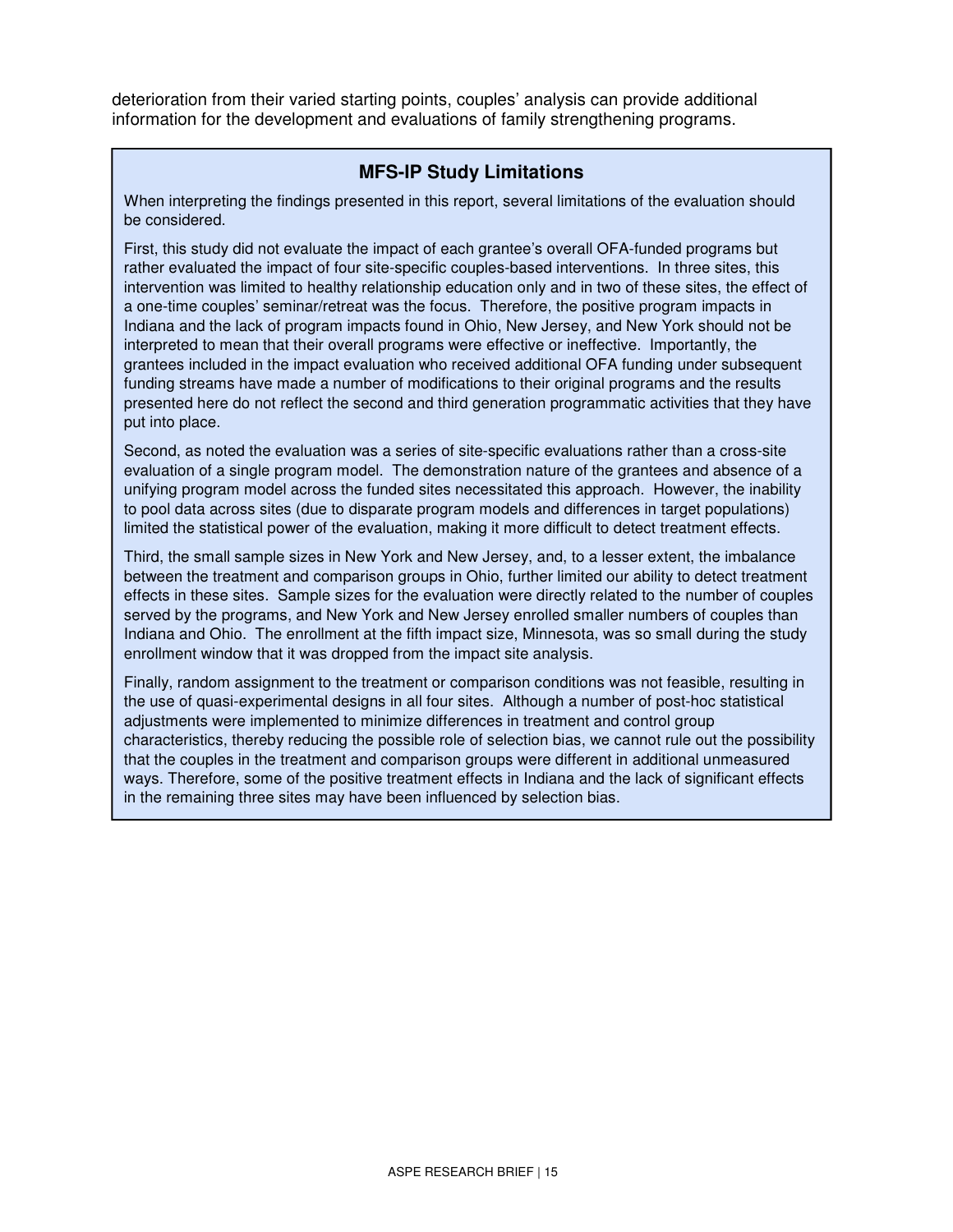# **References**

- Bales, William D., & Daniel P. Mears. (2008). Inmate social ties and the transition to society: Does visitation reduce recidivism? Journal of Research in Crime and Delinquency, 45: 287 321.
- Barrick, K., Lattimore, P., & Visher, C. (2014). Reentering women: The impact of social ties on long-term recidivism. The Prison Journal, 94(3): 279-304.
- Cochran, J. C. (2014). Breaches in the wall: Imprisonment, social support, and recidivism. Journal of Research in Crime and Delinquency, 51(2): 200-229.Dunn, E., & Arbuckle, J. (2002). "Children of Incarcerated Parents and Enhanced Visitation Programs: Impacts of the Living Interactive Family Education (LIFE) Program." Columbia, MO: University of Missouri Extension. Available at http://extension.missouri.edu/ crp/lifeevaluation/LIFEreport.doc.
- Eddy, J., Martinez, C., & Burraston, B. (2013). A randomized controlled trial of a parent management training program for incarcerated parents: proximal impacts. Monographs of the Society for Research in Child Development, 78(3), 75-93.
- Einhorn, L., Williams, T., Stanley, S., Wunderlin, N. Markman, H., & Eason, J. (2008). PREP Inside and Out: Marriage education for inmates. Family Process, 47(3):341–356.
- Fontaine, J., Rossman, S., Cramer, L., Dodd, H., Ho, H., Levy, J., & McClure, D. (2015). Early implementation findings from responsible fatherhood reentry projects (OPRE Report #2014-68). Washington, DC: Urban Institute.
- MacDonald, D., & Kelly, D. (1980). "Follow-up Survey of Post-release Criminal Behaviour of Participants in Family Reunion Program." Albany, NY: Department of Correctional Services, State of New York.
- Minnesota Department of Corrections. (2011). "The Effects of Prison Visitation on Offender Recidivism." St. Paul, MN: Minnesota Department of Corrections.
- Murphey, D., & Cooper, P.M. (2015). "Parents Behind Bars: What Happens to Their Children?" Bethesda, MD: ChildTrends. Available at <u>http://www.childtrends.org/wp-</u> content/uploads/2015/10/2015-42ParentsBehindBars.pdf
- content/uploads/2015/10/2015-42ParentsBehindBars.pdf Phillips, S., Errantly, A., Keeler, G., Costello, J., Angold, A., Johnston, D., et al. (2006). Disentangling the risks: Parent criminal justice involvement and children's exposure to family risks. Criminology and Public Policy, 5, 677–702.
- Visher, C. A., Kachnowski, V., La Vigne, N., & Travis, J. (2004). Baltimore prisoners' experiences returning home. Washington, DC: Urban Institute.
- Wildeman, C. (2009). Paternal imprisonment, the prison boom, and the concentration of childhood disadvantage. Demography, 46, 265–280.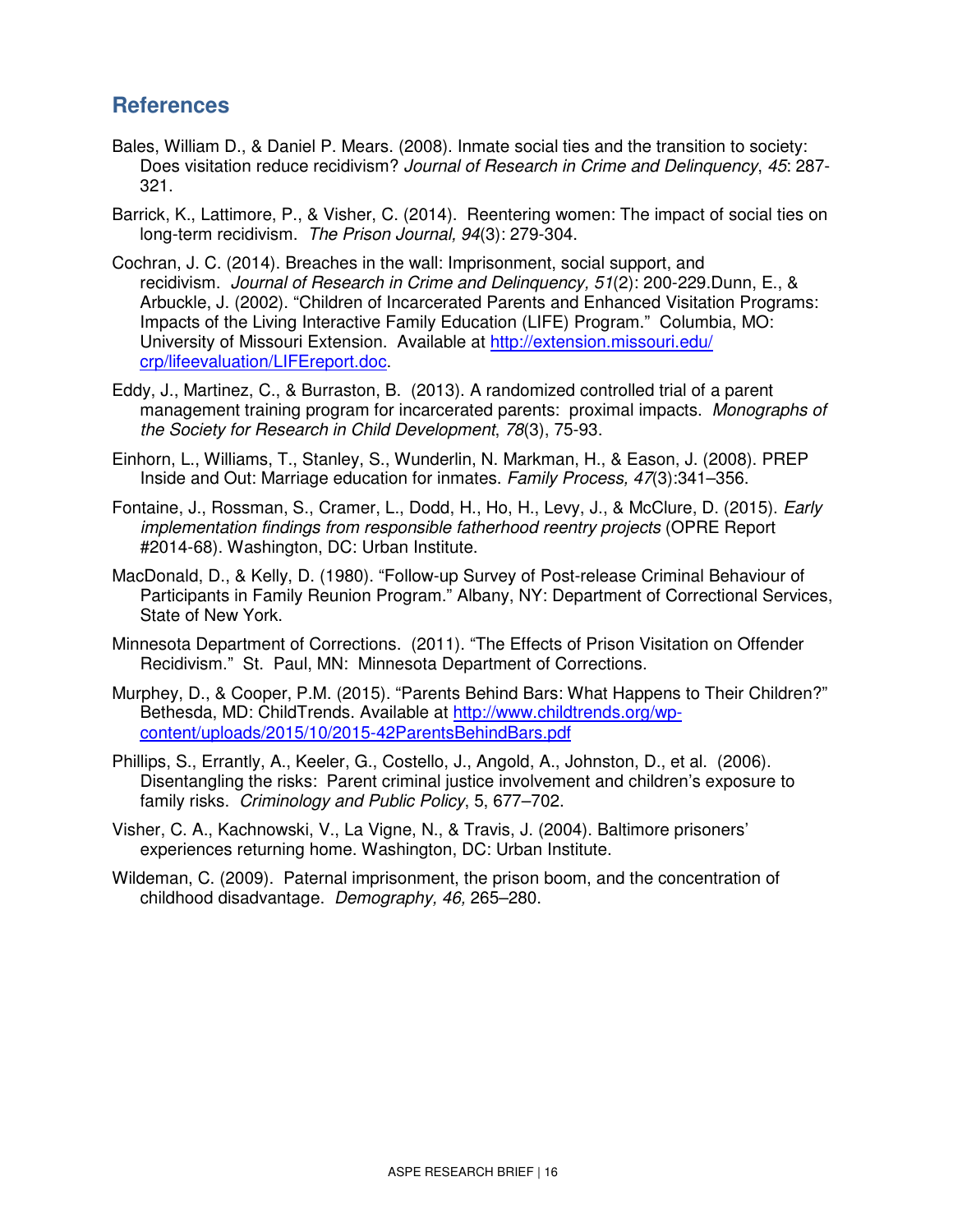About the MFS-IP Study

Funded by the HHS Office of the Assistant Secretary for Planning and Evaluation (ASPE) and the Office of Family Assistance (OFA), the Multi-site Family Study of Incarceration, Parenting and Partnering (MSF-IP) is focused on exploring the effectiveness of relationship and family-strengthening programming in correctional settings.

 **Implementation Study**: Annual site visits entailing in-depth interviews and program observations were conducted with all 12 grantee programs through fall 2010. The implementation evaluation comprehensively documented program context, program design, target population and participants served, key challenges and strategies, and program sustainability.

 **Impact Study**: From December 2008 through August 2011, couples participating in MFS-IP national impact study conducted in five of the grantee program sites. Study couples completed up to stability, and reentry outcomes. programming and a set of similar couples not participating in programming were enrolled in the four longitudinal, in-person interviews that collected information about relationship quality, family

 **Qualitative Study**: A small qualitative study was added in 2014, in which in-depth interviews were experiences during the male partner's reentry. conducted with about 60 impact study couples to capture detailed information about the families'

 **Predictive Analytic Models**: Using the impact study sample of more than 1,482 couples (from the project. 1,991 men who did baseline interviews), a series of analyses is being conducted to examine the trajectories of individual and family relationships and behaviors before, during, and after release from incarceration. A public use dataset will be released for further analysis at the completion of this

This brief and other publications related to the MFS-IP evaluation are available from the HHS ASPE website: http://aspe.hhs.gov/basic-report/evaluation-marriage-and-family-strengthening-grantsincarcerated-and-reentering-fathers-and-their-partners.

 For additional information about the MFS-IP evaluation, contact Anupa Bir: (781) 434-1708, <u>abir@rti.org</u>; Christine Lindquist: (919) 485-5706, <u>lindquist@rti.org</u>; or Tasseli McKay: (919) 485-5747, tmckay@rti.org.

 Family Strengthening Services for Incarcerated and Reentering Fathers and Their Partners. ASPE **Suggested citation:** Lindquist, C., McKay, T., Steffey, D., & Bir, A. (2016). Impact of Couples-Based Research Brief. Washington, DC: Office of the Assistant Secretary for Planning and Evaluation, U.S. Department of Health and Human Services.

This report was prepared by RTI International under Contract Number HHSP2332006290YC, September 2006. The views, opinions, and findings expressed in this document are those of the report authors and do not necessarily represent the official positions and policies of the United States Department of Health and Human Services.